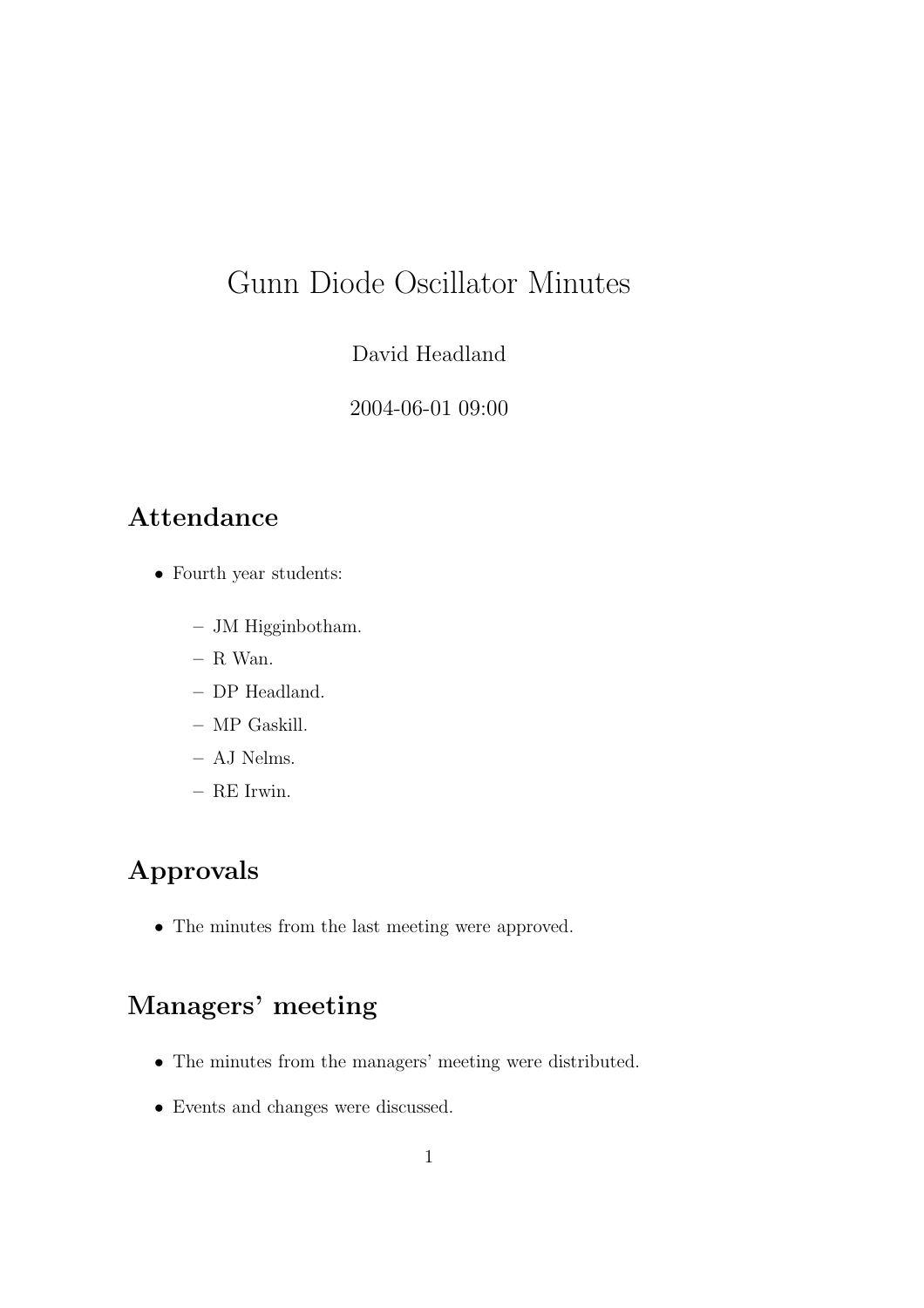#### Project demonstration

- We may want to take e2v staff for a meal after the demonstration.
- At least two people must be present at all times.
- We *must* be ready for 9:30 to avoid being penalised.
- The room will be open by 8:00 for preparations.
- Films of the testing could be shown in the informal demonstration in the morning to avoid changing settings.
- A list of parts was distributed and discussed.
- It may be useful to split the talking and practical demonstration been people for certain elements, although this will require some planning and choreography.

#### Self appraisal

- The self appraisal must be completed.
- This week is not a good time because of the epilogue deadline.
- It could be completed after the meal with e2v next Thursday.

#### Epilogue

- The epilogue structure draft was distributed and discussed.
- Tasks for the epilogue body were assigned as follows

Acknowledgements: MP Gaskill. Executive summary: RE Irwin. Introduction: RE Irwin. Simulation: JM Higginbotham. Power supply: R Wan, AJ Nelms. Testing: AJ Nelms, DP Headland.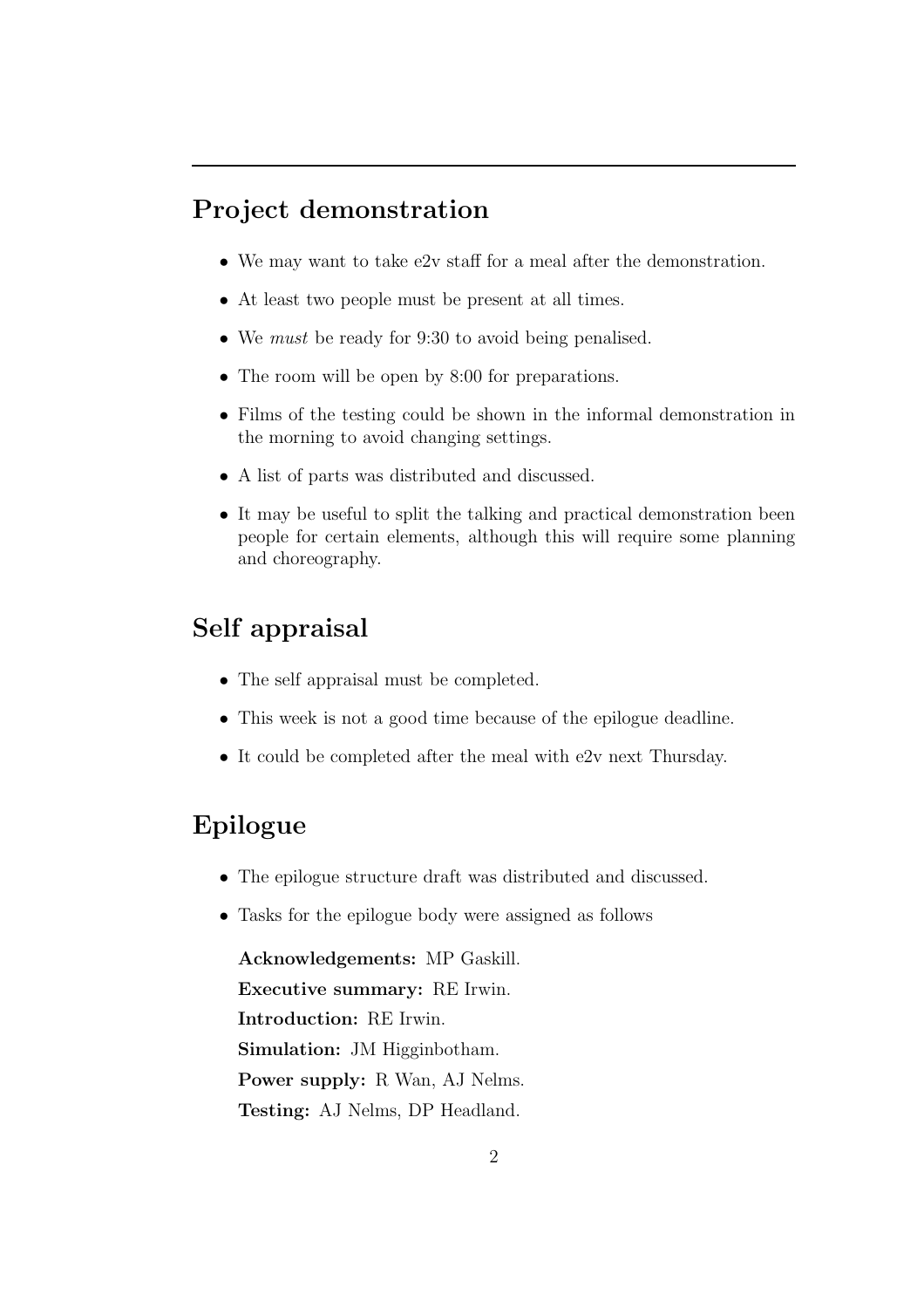Conclusions: DP Headland, AJ Nelms. Future work: All, if required.

- Deadline for submissions is 12:00 noon, Friday 4 July 2004.
- Early submissions are welcomed.

### Power supply

- Stripboard layouts have been designed and built.
- They incorporate voltage regulators and current limiters.
- Testing will take place this morning.
- Mounting will take place early this afternoon.
- After mounting the PSU should be usable.
- Inputs can be taken from potentiometers or R Wan's references.
- Voltage monitoring would be very useful.
- Suggest using three panel mounted DVMs for measurements.
- DVMs will not be required for testing.

#### Simulation

- Simulation is due to be finished today.
- The epilogue section will be written afterwards.
- The Maltese cross can't be used, which is disappointing.
- Help will be sought from WS Truscott.

#### Poster

- The poster design is almost finished.
- References need to be added.
- Some pictures need to be selected by JM Higginbotham.